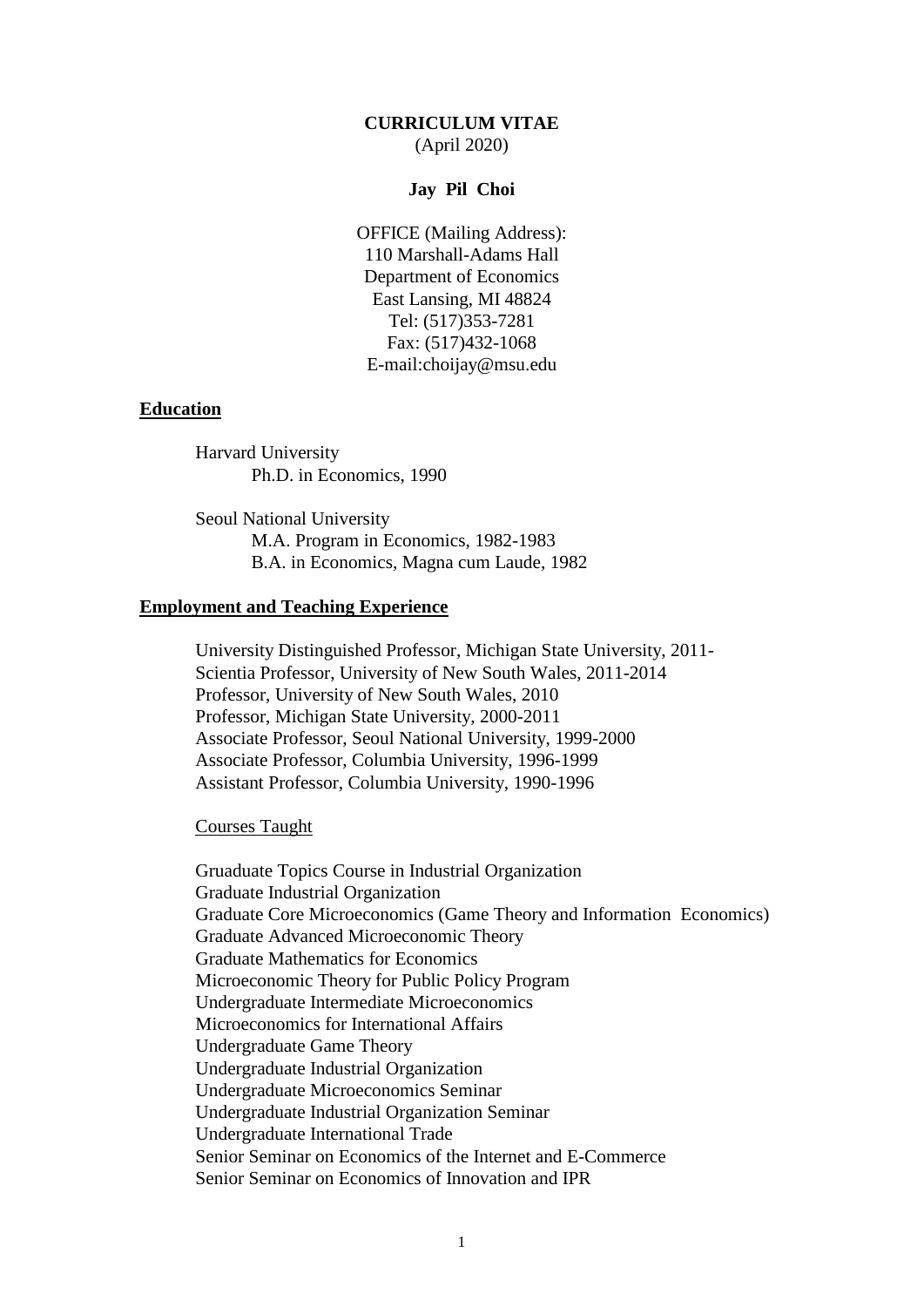#### **Visiting/ Other Appointments**

Distinguished Visiting Professor, Hitotsubashi Institute of Advanced Study, May-August 2015, September 2016-August 2017, June-August 2018.

Research Fellow of Mannheim Centre for Competition and Innovation (MaCCI), 2017-

President, Korea-America Economics Association, 2014

Visiting Professor, Yonsei University, 2009-.

Visiting Professor, Institute for the Study of Competition and Regulation and School of Economics and Finance, Victoria University of Wellington, New Zealand, June-July 2008.

Visiting Professor, Technical University of Dresden, Germany, December 2006.

Visiting Professor, Institute for Advanced Study, Wuhan University, China, November 2006.

Visiting Professor (University of New South Wales) and Visiting Fellow of the Australian Research Council Economic Design Network, Summer 2005.

Visitor, University of Mannheim, July 2004.

Visiting Professor, Graduate School of Management, Korea Advanced Institute of Science and Technology, Summer 2002 and Summer 2003.

CESifo Research Network Fellow, 1999-

Post-Doctoral Fellow, Center for Economic Research, The Netherlands, 1993-1994

Visiting Research Fellow, Center for Economic Studies, University of Munich, Germany, May 1995 and June 1998-August 1998, August 2001

Visiting Research Fellow, Institute for Advanced Studies, Vienna, Austria, June 1995-July 1995

Visiting Research Fellow, Center for Economic Research, The Netherlands, July 1996-August 1996

Visiting Foreign Scholar, Institute of Social and Economic Research, Osaka University, Japan, May 1997-August 1997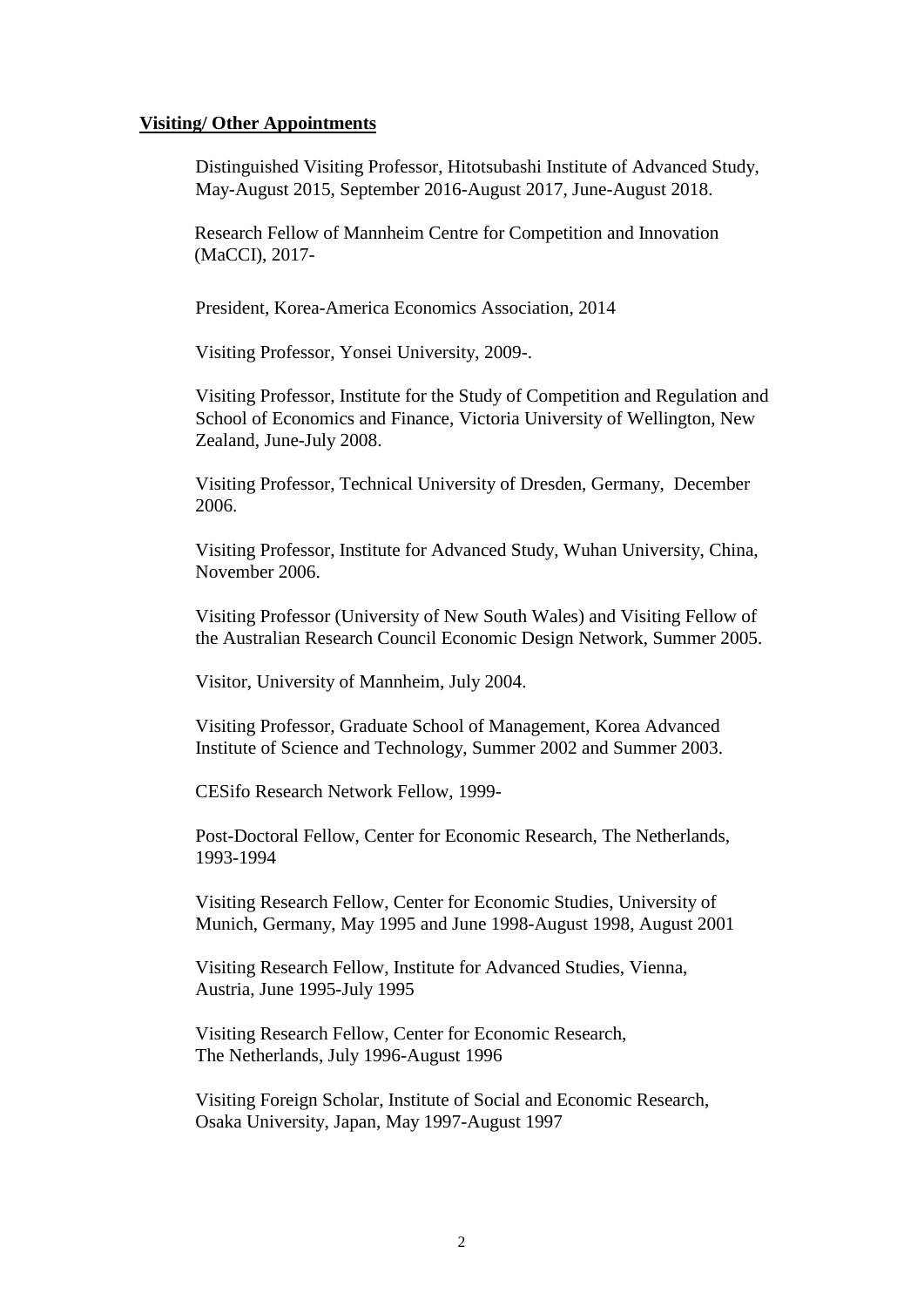### **Awards, Honors, and Grants**

ARC Discovery Grant (AUD 450,000), 2014-2016 (relinquished)

ARC Discovery Grant (AUD 288,000 with A. Ghosh and H. Morita), 2012- 2014

Cho Rakkyo Prize, 2014

Dasan Economist Award, 2014

Maekyung-KAEA Economist Award, 2011

Public Utility Research Prize for the Best Paper in Regulatory Economics Awarded at 7<sup>th</sup> International Industrial Organization Conference, 2009

Microsoft Grants, 2004, 2006, 2007, 2008, 2010, 2013, 2016

Net Institute Grants, 2003, 2005, 2006, 2007, 2008, 2013

Tae-Sung Kim Memorial Prize awarded by the Korean Econometric Society,1999

Elected as Fellow of *International Journal of Industrial Organization*, 1997

Social Science Research Council Abe Fellowship, 1996-1997

Columbia University Council for Research in the Social Sciences Fellowship, 1992-1993

Korea Foundation for Advanced Studies Graduate Fellowship, 1983-1990

Korea Foundation for Advanced Studies Junior Fellowship, 1979-1982

#### **Books Edited**

*Recent Developments in Antitrust: Theory and Evidence*, MIT Press, 2007.

*Competition Law and Economics: Beyond Monopoly Regulation*, Edward Elgar Publishing, forthcoming (with S. Lee and W. Lim)

**Published Papers** (in reverse chronological order)

- "Optimal Certification Policy, Entry, and Investment in the Presence of Public Signals," *Rand Journal of Economics* (with Arijit Mukherjee).
- "A Leverage Theory of Tying in Two-Sided Markets with Non-Negative Price Constraints," *American Economic Journal: Microeconomics*, forthcoming (with D. Jeon).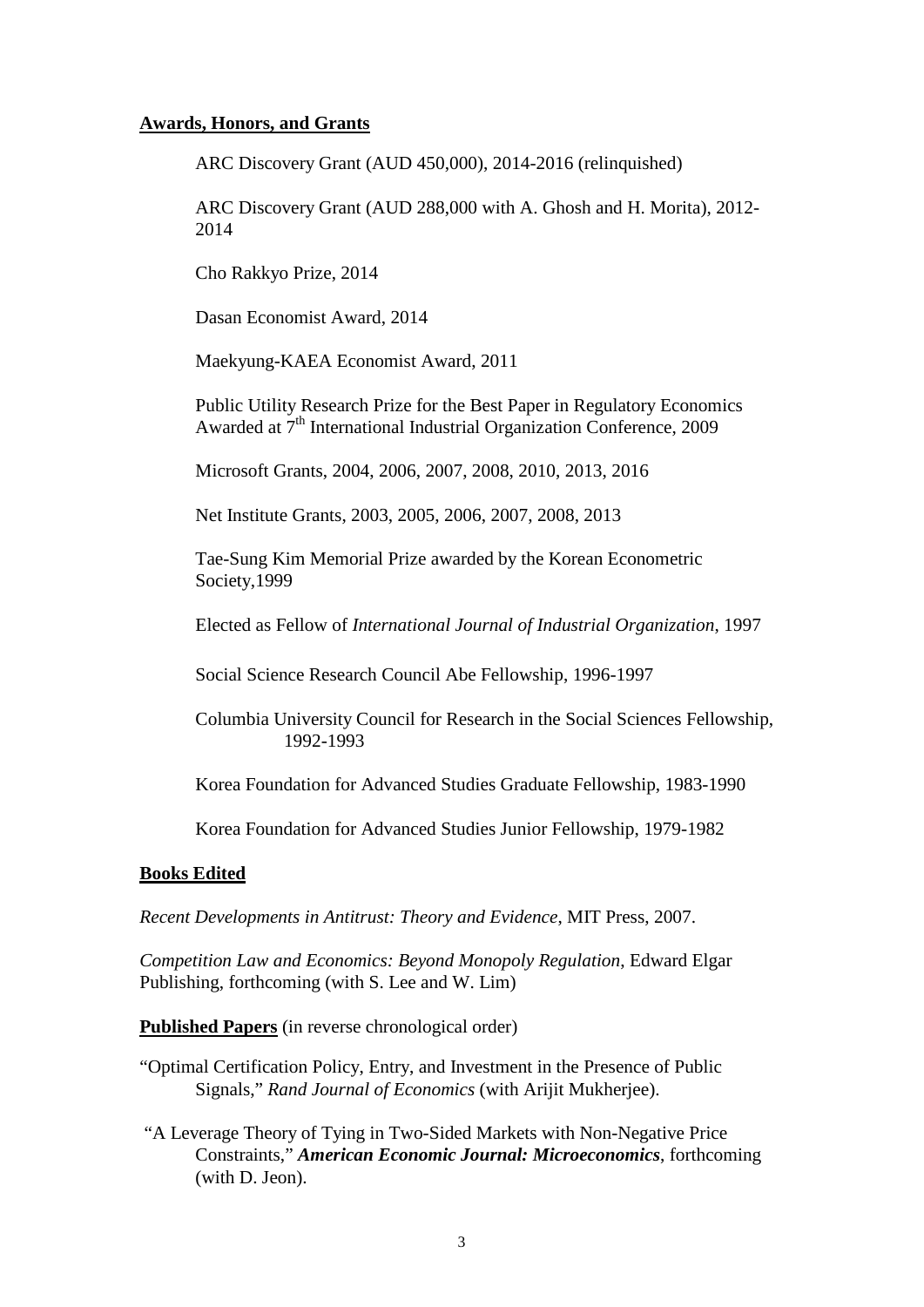- "Optimal Cross-Licensing Arrangements: Collusion vs. Entry Deterrence," *European Economic Review*, forthcoming (with H. Gerlach).
- "Privacy and Personal Data Collection with Information Externalities" *Journal of Public Economics*, 2019, pp. 113-124 (with D. S. Jeon and B. C. Kim).
- "Strategic Product Pre-Announcements in Markets with Network Effects," *Hitotsubashi Journal of Economics*, June 2019, pp. 1-20 (with E. G. Kristiansen and J. Nahm).
- " A Model of Patent Trolls," *International Economic Review*, November 2018, pp. 2075-2106 (with Heiko Gerlach).
- "You Are Judged by the Company You Keep: Reputation Leverage in Vertically Related Markets," *International Journal of Industrial Organization*, 2018 pp. 351-379 (with Martin Peitz).
- "Platform Market Competition with Endogenous Side Decisions**,**" *Journal of Economics and Management Strategy*, Special Issue on Platforms, 2019, pp. 73-88 (with Yusuke Zennyo).
- "Sequential Innovation, Naked Exclusion, and Upfront Lump-Sum Payments," *Economic Theory*, June 2018, pp. 891-915 (with C. Stefanadis).
- "Asymmetric Neutrality Regulation and Innovation at the Edges: Fixed vs. Mobile Networks," *Journal of Industrial Economics*, March 2018, pp. 172-204 (with D. S. Jeon and B. C. Kim).
- "Tying in Two-Sided Markets with Multi-Homing: Corrigendum and Comment" *Journal of Industrial Economics*, December 2017, pp. 872-886 (with Bruno Jullien and Yassine Lefouili).
- "Communication of Soft Information: Reputation and Imperfect Enforcement of Reporting Quality," *Journal of Economic Behavior & Organization*, April 2017, pp. 91-106 (with E. G. Kristiansen and J. Nahm).
- "A Theory of Patent Portfolios," *American Economic Journal: Microeconomics*, February 2017, pp. 315-351 (with Heiko Gerlach).
- "Vertical Foreclosure with Investments," *Research in Economics*, December 2016, pp. 659-676 (with S. Yi).
- "Group Contests with Internal Conflict and Power Asymmetry," *Scandinavian Journal of Economics*, 2016, pp. 816-840 (with Subhasish Modak Chowdhury and Jaesoo Kim).

"FRAND Royalties and Injunctions for Standard Essential Patents," *Global*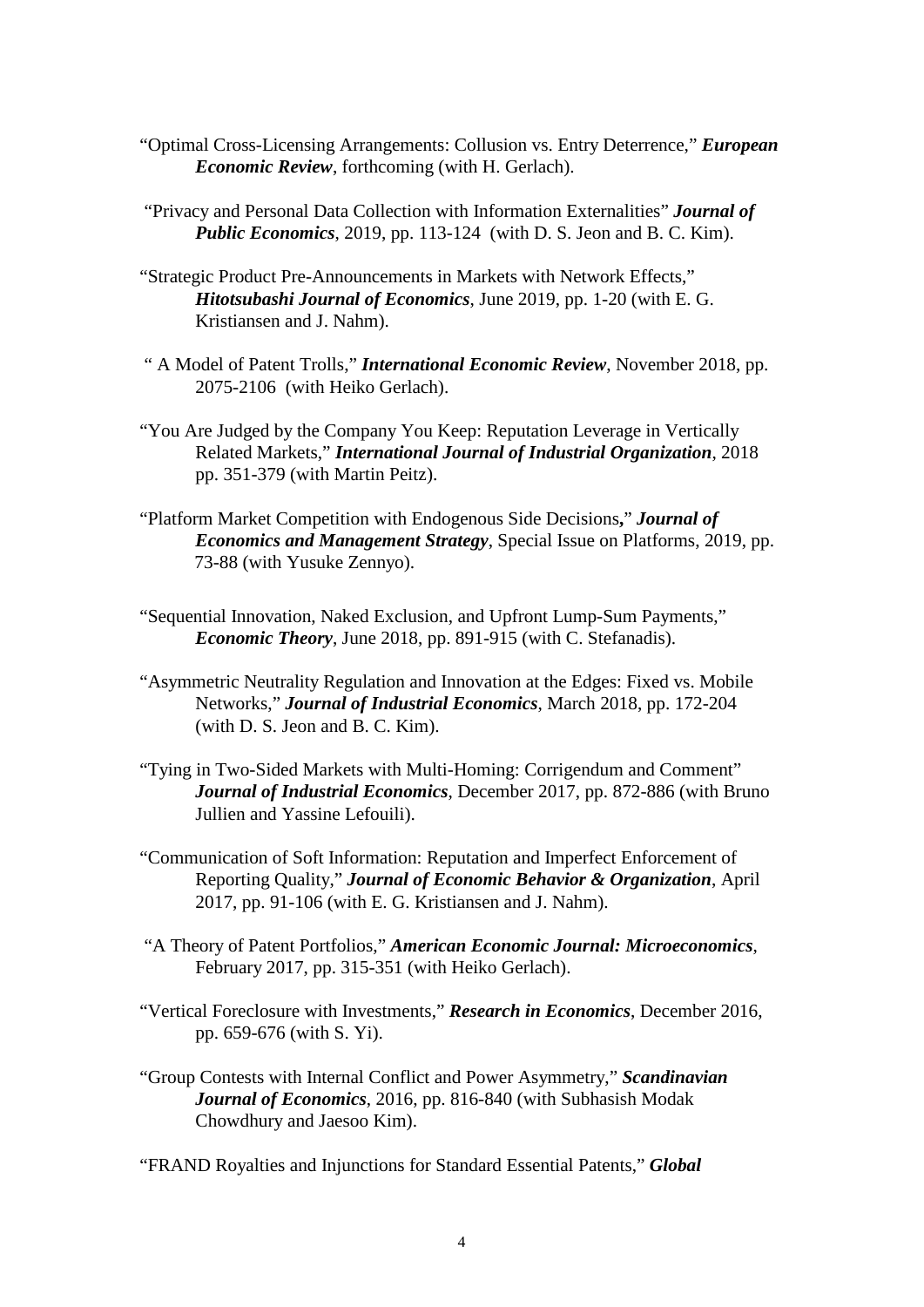*Economic Review*, 2016, pp. 233-250.

- "Merger Simulation in an Open Economy," *Hitotsubashi Journal of Economics*, 2016, pp. 53-66. (with Jae Nahm).
- "Monitoring Externality, Cross Subsidy and Universal Banking," *International Journal of Industrial Organization*, November 2015, pp. 48-55 (with C. Stefanadis).
- "Patent Pools, Litigation and Innovation," *Rand Journal of Economics*, 2015, pp. 499-523 (with Heiko Gerlach).
- "Net Neutrality, Business Models and Internet Interconnection" *American Economic Journal: Microeconomics*, 2015, pp. 104-141 (with Doh-Shin Jeon and Byung-Cheol Kim).
- "Optimal Compatibility in Systems Markets," *Games and Economic Behavior*, 2015, pp. 106-118 (with Sanghyun Kim).
- "Cartels and Collusion Economic Theory and Experimental Economics," in Roger D. Blair and D. Dainel Sokol (eds.), *Oxford Handbook on International Antitrust Economics*, Oxford University Press, 2015, pp. 415-441 (with Heiko Gerlach).
- "Selection Biases in Complementary R&D Projects," *Journal of Economics and Management Strategy,* Winter 2014., pp. 899-924 (with Heiko Gerlach).
- "Multi-Market Contacts and Antitrust Enforcement," *Journal of Industrial Economics*, December 2013, pp. 987-1022 (with Heiko Gerlach).
- "Local Identity and the Persistent Leadership in Market Share Dynamics: Evidence from Deregulation in the Korean Soju Industry," *Korean Economic Review*, Winter 2013, pp. 267-304 (with Seung-Hyun Hong and Seonghoon Jeon).
- "Antitrust Enforcement in Relation to Exploitative Conduct," *SERI Quarterly*, October 2013, pp. 48-55.
- "N-Sided Markets," in David J. Teece and Mie Augier (eds.), *The Palgrave Encyclopedia of Strategic Management*, Macmillan, 2013.
- "Bundling Information Goods," in M. Peitz and J. Waldfogel (eds.), *Oxford Handbook of the Digital Economy*, Oxford Univeristy Press, 2012, pp. 273- 305.
- "Global Cartels, Leniency Programs, and International Antitrust Cooperation," *International Journal of Industrial Organization*, November 2012, pp. 528- 540 (with Heiko Gerlach).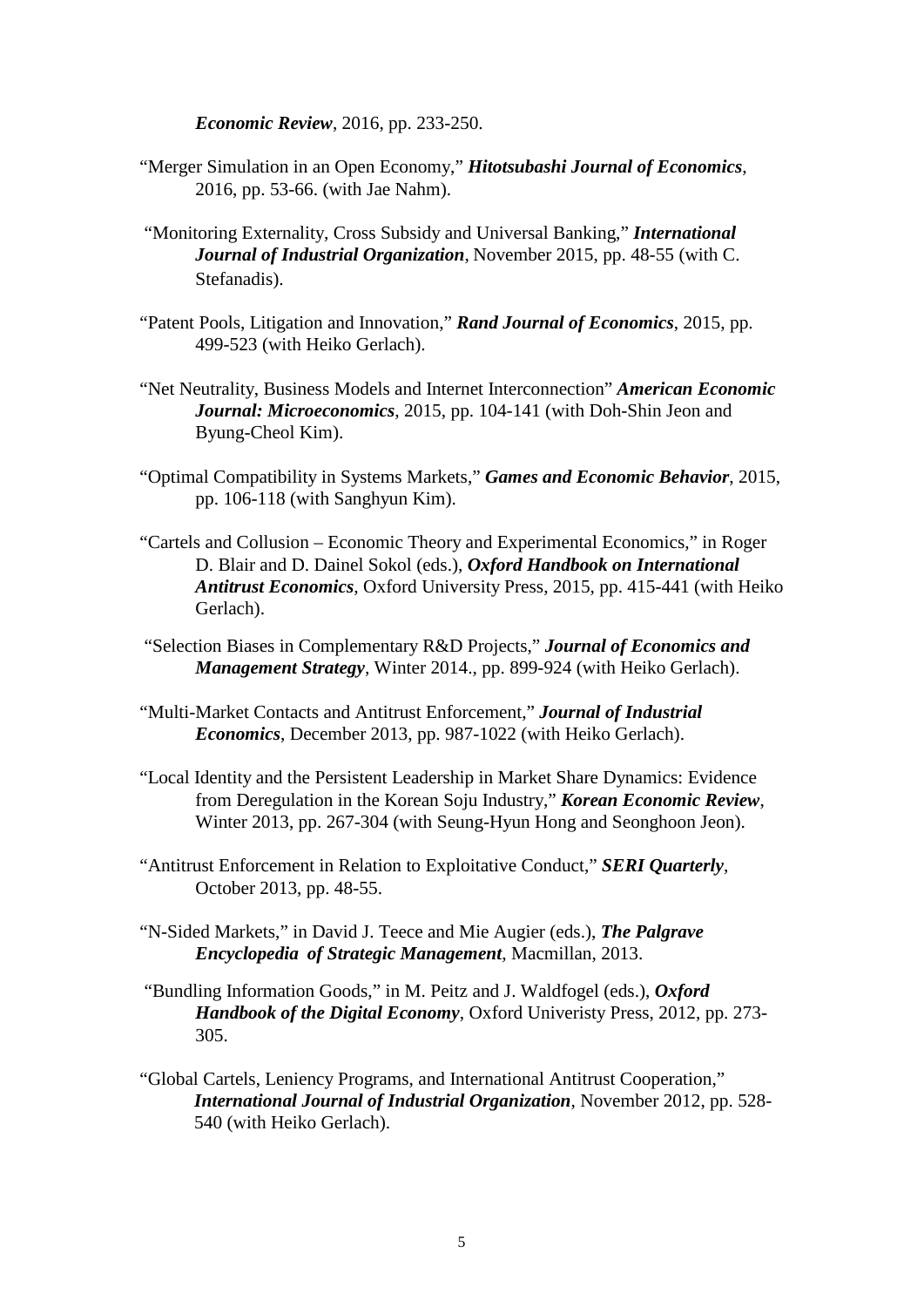- "International Antitrust Enforcement and Multi-Market Contact," *International Economic Review*, May 2012, pp. 635-658 (with Heiko Gerlach).
- "Internet Security, Vulnerability Disclosure, and Software Provision," (with C. Fershtman and N. Gandal), *Journal of Industrial Economics,* December 2010, pp. 868-894.
- "Compulsory Licensing as an Antitrust Remedy," *The WIPO Journal*, 2010, pp. 74- 82.
- "Product Announcement and Reputation in a Cheap Talk Game," *Journal of Economic Theory and Econometrics*, December 2010, pp. 59-78.
- "Net Neutrality and Investment Incentives," *Rand Journal of Economics*, Autunm 2010, pp. 446-471 (with Byungcheol Kim).
- "Tying in Two-Sided Markets with Multi-Homing," *Journal of Industrial Economics*, September 2010, pp. 607-626.
- "Strategic Incentives to Share Customer Information: Substitutes or Complements?" *Journal of Economics and Management Strategy*, 2010, pp. 403-433 (with Byungcheol Kim).
- "Vaporware," *International Economic Review*, August 2010, pp. 653-669 (with E. G. Kristiansen and J. Nahm).
- "Patent Pools and Cross Licensing in the Shadow of Patent Litigation," *International Economic Review*, May 2010, pp. 441-460.
- "The Economics of Politically-Connected Firms," *International Tax and Public Finance*, October 2009, pp. 605-620.
- "Alternative Damage Rules and Probabilistic Intellectual Property Rights: Unjust Enrichment, Lost Profits and Reasonable Royalty Remedies," *Information Economics and Policy*, June 2009, pp. 145-157.
- "Merger with Bundling in Complementary Markets," *Journal of Industrial Economics*, September 2008, pp. 553-577.
- "The Economics and Politics of International Merger Enforcement: A Case Study of GE/Honeywell Merger," in V. Ghosal and J. Stennek (eds.), *The Political Economy of Antitrust*, North-Holland, 2007, pp. 241-258.
- "The Optimal Number of Firms with an Application to Professional Sports Leagues," *Journal of Sports Economics*, Febraury 2007, pp. 99-108 (with S. Bae).
- "Bundling, Entry Deterrence, and Specialist Innovators," *Journal of Business*, 2006, Vol. 79, No. 5, pp. 2575-2594 (with C. Stefanadis).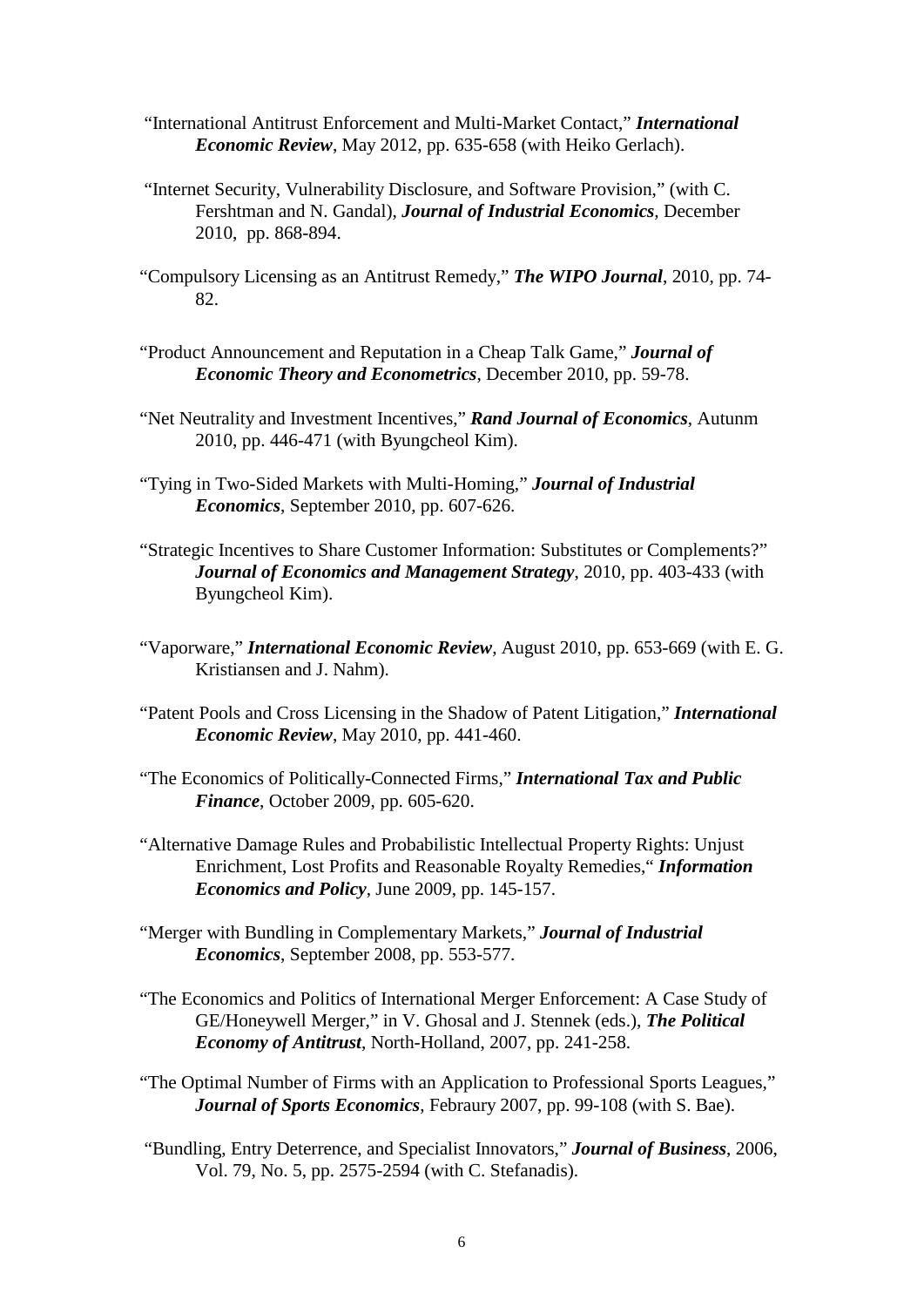- "A Model of Piracy," *Information Economics and Policy*, Vol. 18, No. 3, September 2006, pp. 303-320 (with S. Bae).
- "Broadcast Competition and Advertising with Free Entry: Subscription vs. Free-to-Air," *Information Economics and Policy*, Vol. 18, No. 2, June 2006, pp. 181- 196.
- "Antitrust Analysis of Tying Arrangements," in J. P. Choi (ed.), *Recent Developments in Antitrust: Theory and Evidence*, MIT Press, 2006, pp. 61- 90.
- "Corruption and the Shadow Economy," *International Economic Review*, August 2005, pp. 817-836 (with M. Thum), reprinted in Friedrich Schneider, ed., *The Economics of the Hidden Economy*, Edward Elgar Publishing, 2008.
- "Live and Let Live: A Tale of Weak Patents," *Journal of European Economic Association*, April-May 2005, pp. 724-733.
- "An Economic Analysis of Product Pre-Announcements," *CESifo Economic Studies*, 2005, pp. 301-321 (with E.G. Kristiansen and J. Nahm), reprinted in G. Illing and M. Peitz (eds.), *Understanding the Digital Economy*, MIT Press.
- "The Economics of Repeated Extortion," *Rand Journal of Economics*, Summer 2004, pp. 203-223 (with M. Thum).
- "Strategic Second Sourcing by Multinationals," *International Economic Review*, May 2004, pp. 579-600 (with C. Davidson).
- "Tying and Innovation: A Dynamic Analysis of Tying Arrangements," *Economic Journal*, , January 2004, pp. 83-101.
- "Bundling New Products with Old to Signal Quality, with Application to the Sequencing of New Products," *International Journal of Industrial Organization*, vol. 21, October 2003, pp. 1179-1200.
- "The Effects of Integration on R&D Incentives in Systems Markets," *Netnomics*, Special Issue on the Microeconomics of the New Economy, May 2003 (with G. Lee and C. Stefanadis).
- "The Dynamics of Corruption with the Ratchet Effect," *Journal of Public Economics*, vol. 87, 2003, pp. 427-443 (with M. Thum).
- "A Dynamic Analysis of Licensing: The 'Boomerang' Effect and Grant-Back Clauses," *International Economic Review*, August 2002, pp. 803-829.
- "Planned Obsolescence as a Signal of Quality," *International Economic Journal*, Winter 2001, pp. 59-79.
- "A Theory of Mixed Bundling Applied to the GE-Honeywell Merger," *Antitrust*, Fall 2001, pp. 32-33.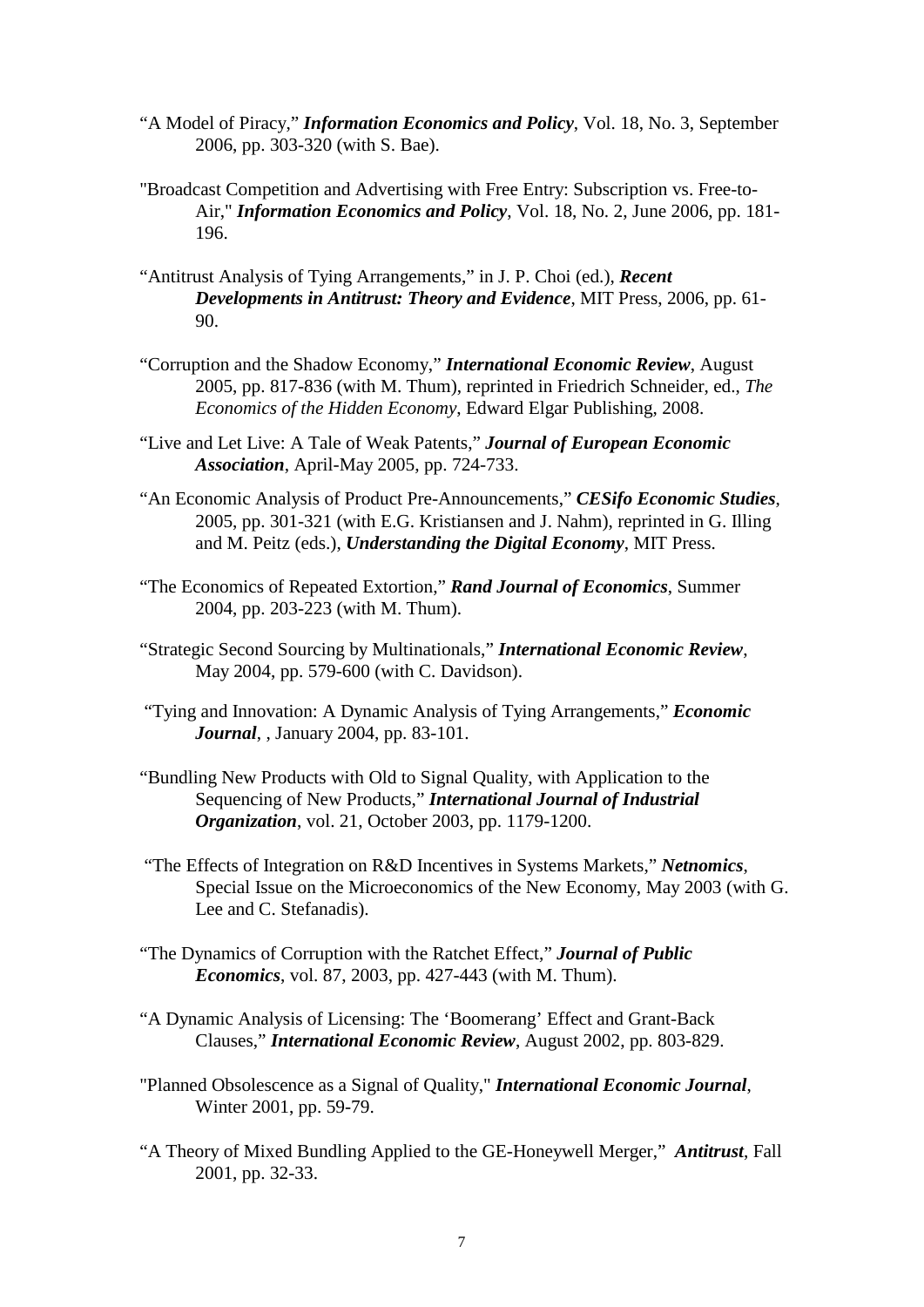- "Protectionist Response to Import Competition in Declining Industries Reconsidered," *European Journal of Political Economy*, 2001, pp. 193-201.
- "Tying, Investment, and the Dynamic Leverage Theory," *Rand Journal of Economics*, Spring 2001, pp. 52-71 (with C. Stefanadis), reprinted in Justin Johnson and Michael Waldman, eds., *Pricing Tactics, Strategies, and Outcomes*, Edward Elgar Publishing, 2007.
- "Technology Transfer with Moral Hazard," *International Journal of Industrial Organization*, 2001, pp. 249-266.
- "Vertical Foreclosure with the Choice of Input Specifications," *Rand Journal of Economics*, Winter 2000, pp. 717-743 (with S. Yi).
- "Patent Litigation as an Information Transmission Mechanism," *American Economic Review*, December 1998, pp. 1249-1263.
- "Brand Extension as Informational Leverage," *Review of Economic Studies*, October 1998, pp. 655-670.
- "Market Structure and the Timing of Technology Adoption with Network Externalities," *European Economic Review*, February 1998, pp. 225-244 (with M. Thum).
- "Information Concealment in the Theory of Vertical Integration," *Journal of Economic Behavior and Organization*, 1998, 117-131.
- "Herd Behavior, the "Penguin Effect", and the Suppression of Informational Diffusion: An Analysis of Informational Externalities and Payoff Interdependency," *Rand Journal of Economics*, Autumn 1997, pp. 407-425.
- "The Provision of (Two-Way) Converters in the Transition Process to a New Incompatible Technology," *Journal of Industrial Economics*, June 1997, pp. 139-154.
- "Preemptive R&D, Rent Dissipation and the 'Leverage Theory'," *Quarterly Journal of Economics*, November 1996, pp. 1153-1181.
- "Do Converters Facilitate the Transition to a New Incompatible Technology?: A Dynamic Analysis of Converters," *International Journal of Industrial Organization*, October 1996, pp. 825-835.
- "Standardization and Experimentation: Ex Ante versus Ex Post Standardization," *European Journal of Political Economy*, 1996, pp. 273-290.
- "A Rationale for Quota Protection: A Political Economy Approach," *Eastern Economic Journal*, Fall 1996, pp. 421-424.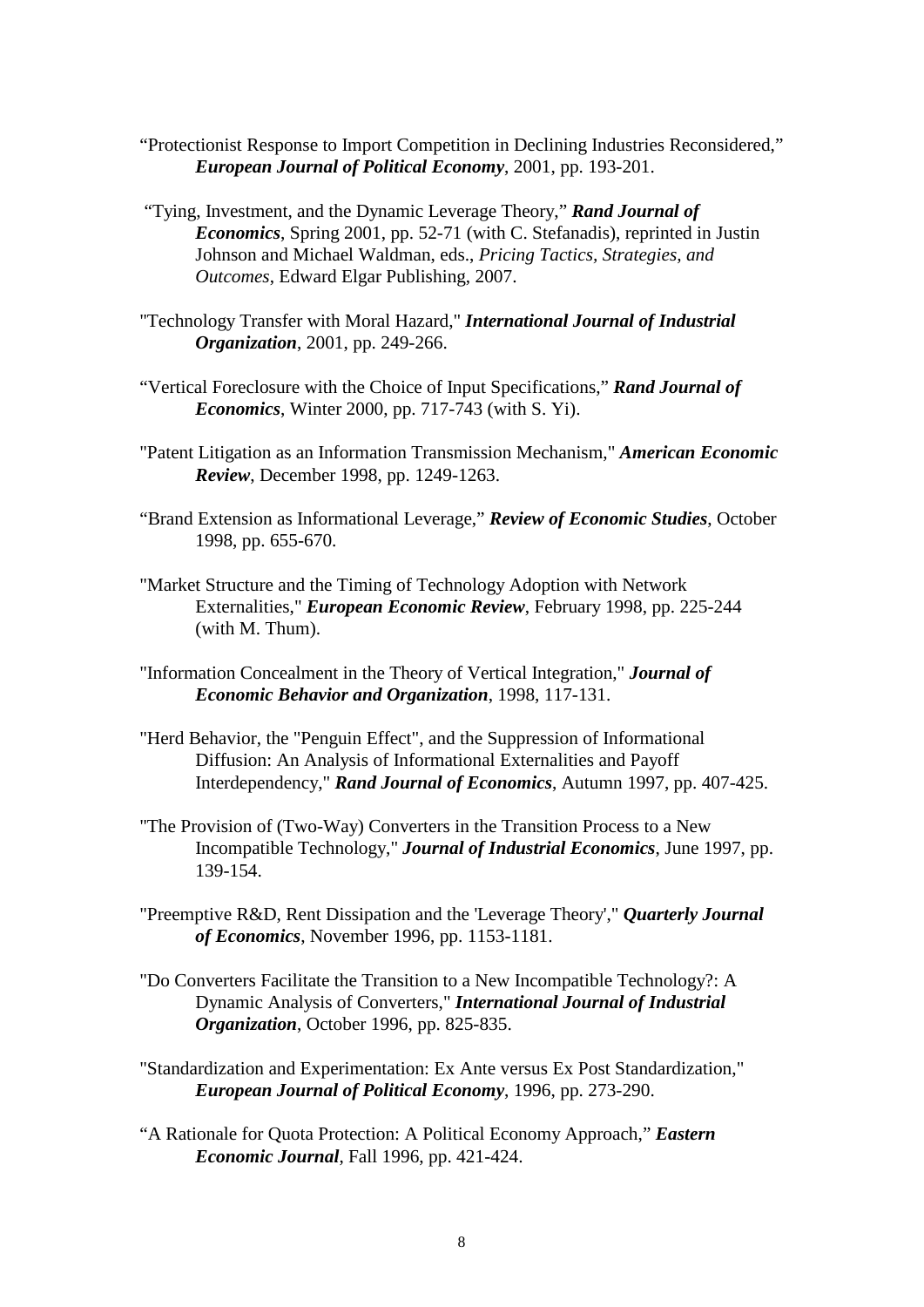- "Optimal Tariffs and the Choice of Technology: Discriminatory Tariffs vs. the 'Most Favored Nation' Clause," *Journal of International Economics*, January 1995, pp. 143-160.
- "Irreversible Choice of Uncertain Technologies with Network Externalities," *Rand Journal of Economics*, Autumn 1994, pp.382-401.
- "Network Externality, Compatibility Choice, and Planned Obsolescence," *Journal of Industrial Economics*, June 1994, pp.167-182.
- "Making Sense of Inefficient Intrafirm Transactions: A Signaling Approach," *International Journal of Industrial Organization*, 1994, pp.495-508.
- "Cooperative R&D with Product Market Competition", *International Journal of Industrial Organization*, December 1993, pp.553-571.
- "Dynamic R&D Competition, Research Line Diversity, and Intellectual Property Rights," *Journal of Economics and Management Strategy*, Summer 1993, pp. 277-298.
- "Cooperative R&D with Moral Hazard," *Economics Letters*, 1992, pp. 485-491.
- "Dynamic R&D Competition under "Hazard Rate" Uncertainty," *Rand Journal of Economics*, Winter 1991, pp.596-610.
- "Market Structure, Incentive to Patent and the Pace of Innovation," *Economics Letters*, 1990, pp.277-283.

#### **Unpublished Papers**

- "Adverse Selection, Certification Intermediaries, and Investment" revised and resubmitted to *Rand Journal of Economics* (with Arijit Mukherjee).
- "FDI and Transfer Pricing," revision requested at *Journal of International Economics* (with T. Furusawa and J. Ishikawa).
- "R&D in Two-Sided Markets" (D.S. Jeon).
- "Vertical Learning Alliances and Partial Equity Ownership in the Presence of Performance Spillovers," January 2014 (with A. Ghosh, H. Morita and S. Niu).
- "Uncertain Patent Infringement Claims and Strategic Royalty Contracts," January 2017 (with D. Choi and J. Choi).
- "International Cooperation and Convergence in Competition Policy," April 2011.
- "Incompetence Implies Loyalty," December 2007 (with Marcel Thum).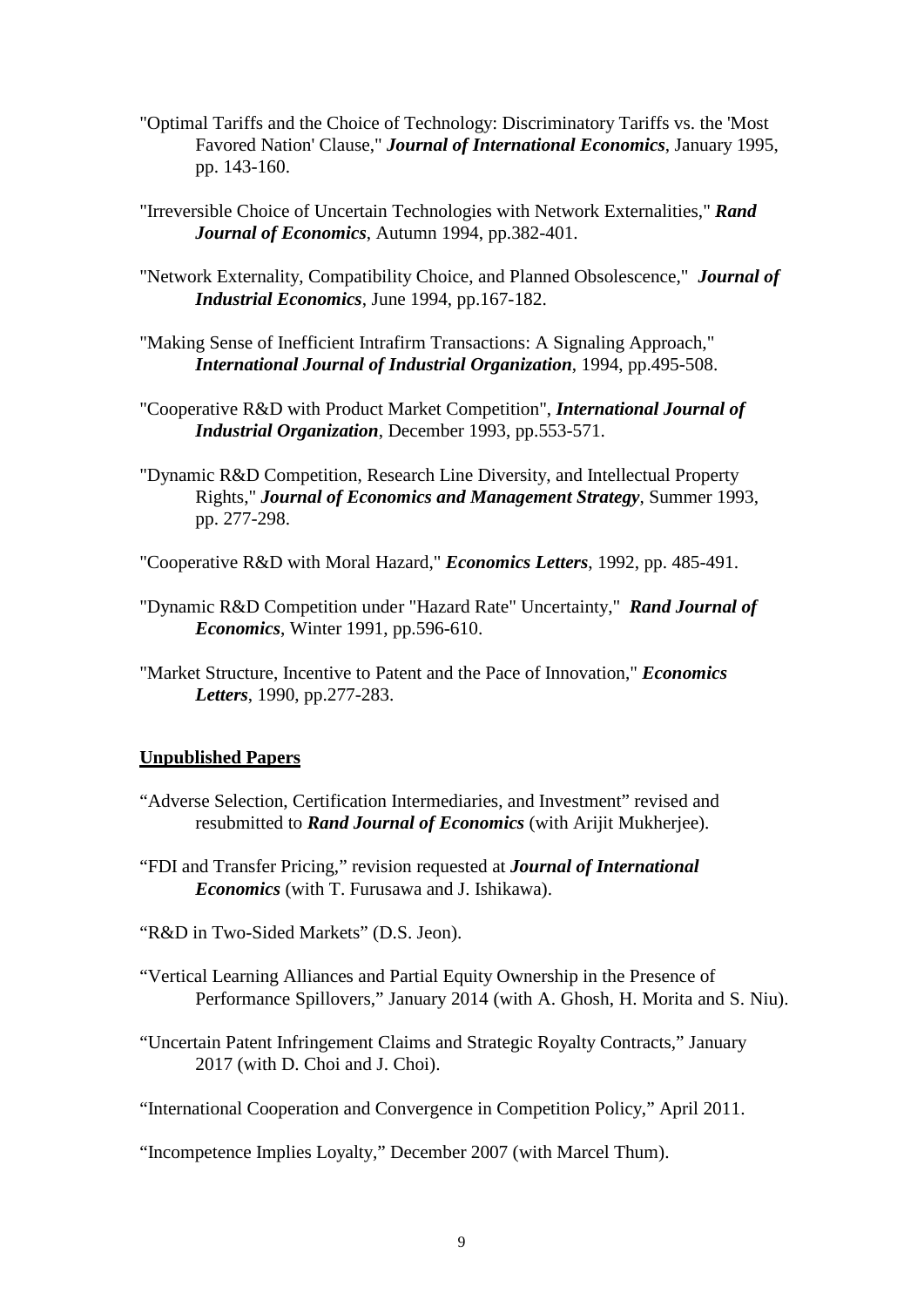- "A Leverage Theory of Reputation Building with Co-Branding: Complementarity in Reputation Building," March 2007 (with Doh-Shin Jeon).
- "Financial Conglomerates, Informational Leverage, and Innovation: The Investment Banking Connection," (with C. Stefanadis), November 2002.
- "Assigning Spectrum Rights for IMT-2000 in Korea: Has the Time for Auction Come?," 1999.
- "Telecommunications Reform in Central and Eastern Europe," Institute for Advance Studies East European Series No. 28, September 1995.

"Bundling and Entry Deterrence," mimeo., May 1993.

- "A Strategic Use of Licensing to Deter Entry," mimeo., November 1990 (with S. Yi).
- "Tacit Collusion under Correlated Demand Uncertainty," mimeo., October 1990.

# **Miscellaneous**

"Up or Down: A Male Economist's Manifesto on the Toilet Seat Etiquette," *Economic Inquiry***,** 2011, pp. 303-309.

# **Book Reviews**

Takatoshi Ito and Anne O. Krueger, eds. *Governance, Regulation, and Privatization in the Asia-Pacific Region*, in *Economic Development and Cultural Change*, July 2005, pp. 987-989.

# **Published Books in Korean**

- [1] *A Case Study of the US PCS Spectrum Auction*, Korea Telecommunications Research Institute, 2000 (with Y. Chun and S. Yi).
- [2] *Survey of Auction Theories*, Korea Telecommunications Research Institute, 2000 (with Y. Chun, H. Kim and S. Yi).
- [3] *Antitrust Policy and Government Regulation for Information Industries*, Institute of Information Technology Assessment Report, 2000.
- [4] **R&D Incentives in Systems Markets**, KISDI Report, 1999 (with K. Lee).

# **Book Chapters in Korean**

"Recent Studies on the Anticompetitive Effects of Vertical Integration," (with S. Yi) in *Government and Economy*, edited by Kwang Choi, Seoul: Si-sa-yeong-o-sa, 1996, 281-303 (in Korean).